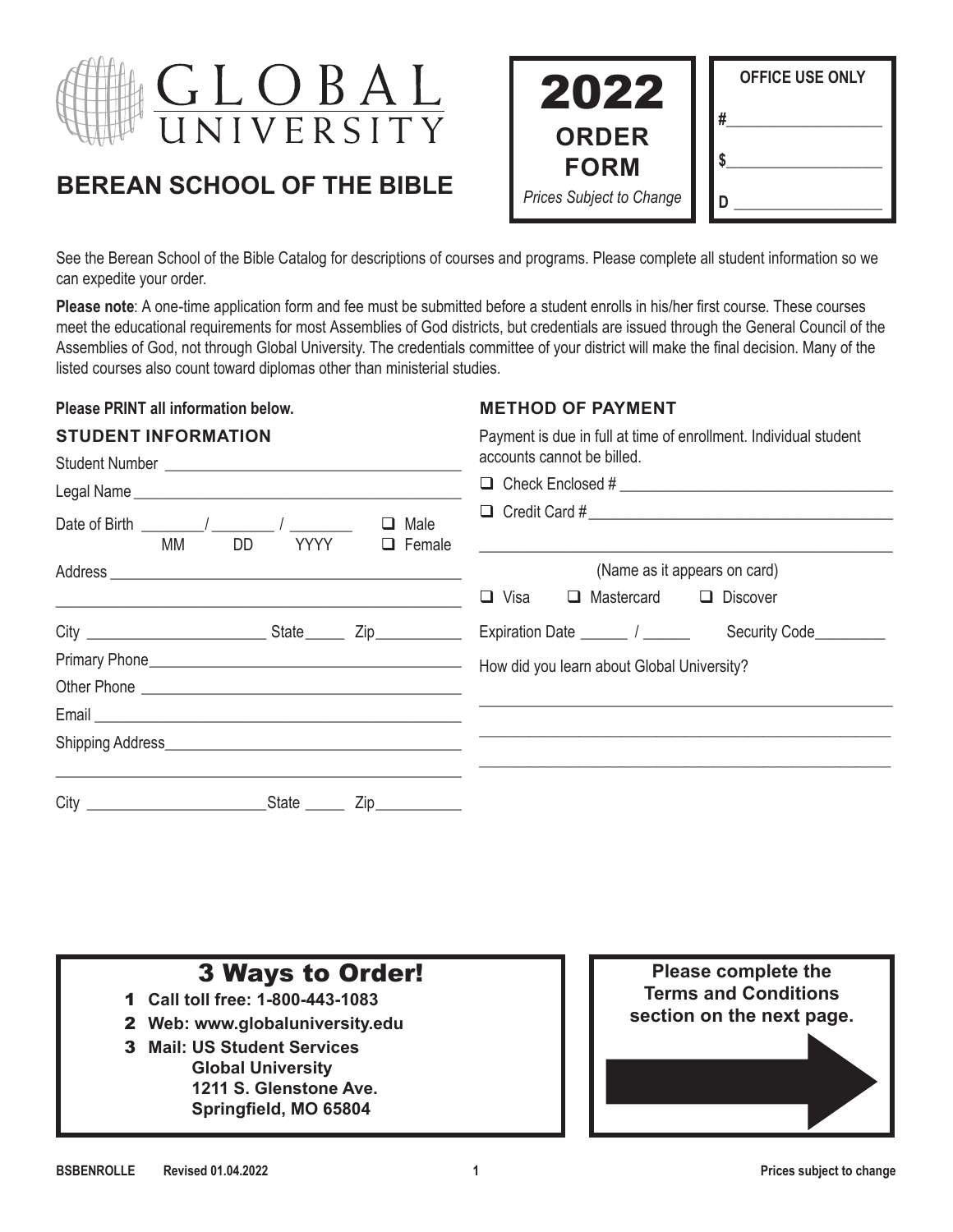# **TERMS AND CONDITIONS**

Each course enrollment becomes official when purchased and will expire six (6) months from the date the order is processed. If the course is not completed within the six-month enrollment period, it can be extended an additional six months for a fee. If the course is not completed within one year, students must pay full tuition to re-enroll in the course.

### **Berean School of the Bible Cancellation and Refund Policy**

We strive to develop instructional materials and programs that will be completely satisfactory to the students who enroll with us. However, if it is necessary for you to withdraw from a course, the following refund policy will apply:

- 1. No refund of the application fee will be made after five (5) business days.
- 2. You may withdraw from a course if the course status is "In Progress."
	- a. You may cancel a course enrollment within five (5) business days after the date on which your order was placed. If you cancel a course enrollment during this time, you will be given a complete refund of all tuition paid, less shipping and handling fees. Communication of cancellation may be made online (go to "Documents and Forms" on the Berean School of the Bible page of GU's website).
	- b. You may request to withdraw from a course from five (5) business days and up to six (6) months from the date the order was placed and be refunded 50 percent of the tuition paid.
	- c. No refunds are given for course withdrawals requested after six (6) months from the date the order was processed.
- 3. Refunds will be given on textbooks returned in resalable condition, less a 20 percent restocking fee. No refunds will be given for Independent-Study Textbooks or Study Guides.

Please report any discrepancies with the order within thirty (30) days of the invoice date.

#### **Acknowledgement and Agreement**

I understand and agree to the above-stated policies of Global University. I agree to the regulations and instructions governing the study program set forth by the Berean School of the Bible catalog and acknowledge that Berean courses do not earn college credit. I understand that my completion of this study course does not guarantee my acceptance in any position by any church or organization. I agree that it is my responsibility to verify the applicability of courses toward my educational goal.

Signature \_\_\_\_\_\_\_\_\_\_\_\_\_\_\_\_\_\_\_\_\_\_\_\_\_\_\_\_\_\_\_\_\_\_\_\_\_\_\_\_\_\_\_\_\_\_\_\_\_\_\_\_\_\_\_\_\_\_\_\_\_\_\_ Date\_\_\_\_\_\_\_\_\_\_\_\_\_\_\_\_\_\_\_\_\_\_\_\_\_\_\_\_\_\_\_\_\_\_\_\_

| <b>SHIPPING AND HANDLING</b>                                                                                                                     |  |  |  |  |  |  |
|--------------------------------------------------------------------------------------------------------------------------------------------------|--|--|--|--|--|--|
|                                                                                                                                                  |  |  |  |  |  |  |
| <b>Shipping and Handling Charges</b>                                                                                                             |  |  |  |  |  |  |
| Standard shipping per course (5-9 business days) included in listed course price \$                                                              |  |  |  |  |  |  |
| Standard shipping per recommended textbook if not combined with printed course \$15.00. \$                                                       |  |  |  |  |  |  |
| FedEx Ground (2-5 business days) \$5.00 per course in addition to standard shipping \$                                                           |  |  |  |  |  |  |
| (\$15.00 per course or recommended textbook in addition to standard shipping for Alaska, Hawaii,                                                 |  |  |  |  |  |  |
| <b>Additional Rush Charges</b>                                                                                                                   |  |  |  |  |  |  |
| FedEx 2nd Day \$35.00 in addition to standard shipping<br>(\$50.00 for Alaska, Hawaii, Guam, and Puerto Rico in addition to standard shipping)\$ |  |  |  |  |  |  |
| FedEx Next Day \$50.00 in addition to standard shipping<br>(This shipping method is not available for Alaska, Hawaii, Guam, and Puerto Rico) \$  |  |  |  |  |  |  |
|                                                                                                                                                  |  |  |  |  |  |  |
| Donations to assist Global University with ministry costs (Any donation, large or small, is greatly appreciated) \$                              |  |  |  |  |  |  |
|                                                                                                                                                  |  |  |  |  |  |  |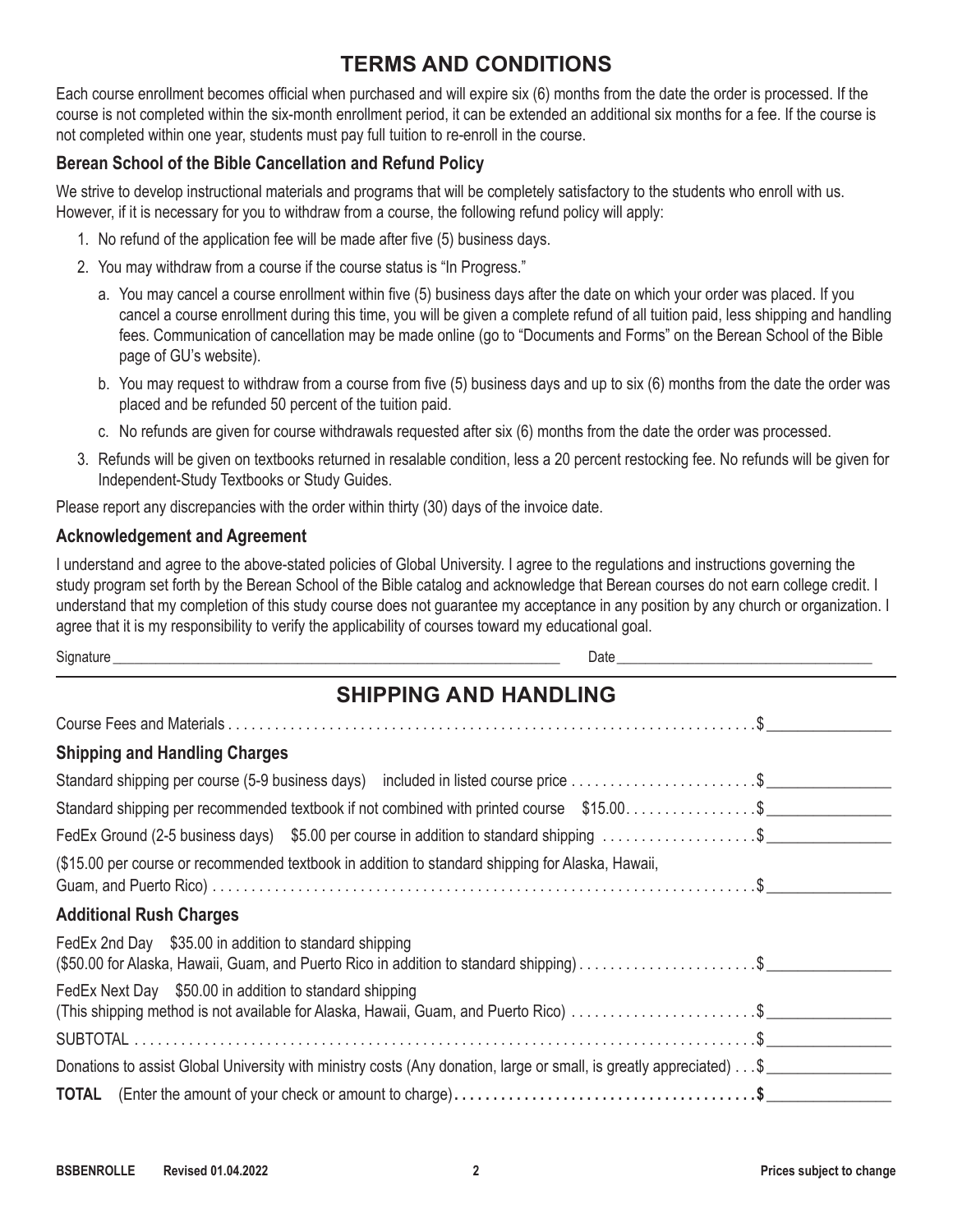



# **BEREAN DIGITAL COURSES NOW AVAILABLE**

# Everything you need in one easy-to-use program!

Take your Berean courses and a complete digital Bible study library anywhere!

# **As a Global University student . . .**

- Receive a 20% discount on the Logos base package of your choice
- Cost of each digital Berean course: \$30.00 plus tuition
- Payment plans available from Logos

#### **Global University recommends the purchase of one of these popular base packages:**



For more information go to: <https://www.logos.com/basepackages#pentecostal>

**Global University also recommends the purchase of one of the following Pastoral Leadership Bundles to add important ministry resources to your base package.**

| Æ                             |  |
|-------------------------------|--|
| <b>Pastoral</b><br>Leadership |  |
| Ver. 2                        |  |

| <b>Pastoral Leadership Bundles</b>                                                                                         | Small | 13 volumes         |
|----------------------------------------------------------------------------------------------------------------------------|-------|--------------------|
| Select a size: Small, Medium, Large, or X-Large                                                                            |       |                    |
| These volumes take a practical look at you as the pastor and<br>help you care for your own soul in addition to shepherding |       | Medium 25 volumes  |
| God's church. Let these authors and pastors encourage you<br>in your journey as a church leader. See a complete book list  | Large | 39 volumes         |
| of all four bundles at:<br>logos.com/product/37938/pastoral-leadership-bundle-ver-2-s                                      |       | X-Large 58 volumes |

## **How do I get started in Logos Berean?**

- 1. Select courses for enrollment (review the Berean catalog or this order form).
- 2. Call a US Student Services representative at 800.443.1083, option 4.
- 3. Enroll in Berean courses and select a digital library.

*Please note: Logos Bible Software fulfills all orders for libraries and digital courses.*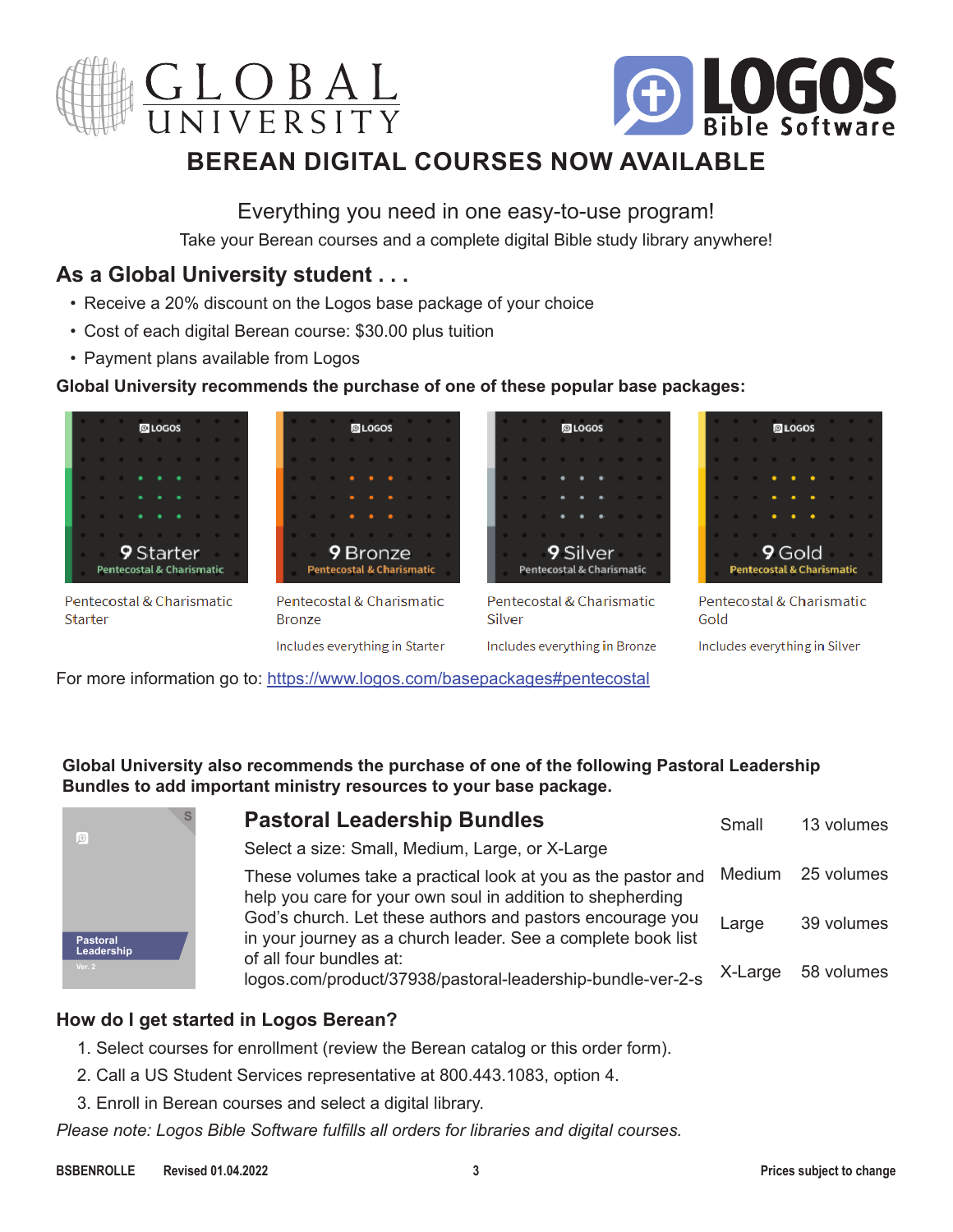# **GUIDE TO ORDER FORM AND TERMINOLOGY**

This page shows how to use this order form. Enter order quantities for each line in the far left column. Enter the total amount for each page at the bottom of the far right column. Order total and shipping and handling can be calculated on page 2 of this form.

| Quantity | <b>Bible &amp; Doctrine</b> | Number<br>Course      | <b>Course and Materials Information</b>                                         | Product Number     | Tuition<br><b>GU</b> Text<br>න් | න්<br>Fee<br>Course<br>Enrollment<br>Logos | Text<br>Optional | Total<br>Enter Line |
|----------|-----------------------------|-----------------------|---------------------------------------------------------------------------------|--------------------|---------------------------------|--------------------------------------------|------------------|---------------------|
|          | <b>BD</b>                   | <b>BIB###</b>         | <b>Course Title</b>                                                             |                    |                                 |                                            |                  |                     |
|          |                             | Logos                 | Logos course: Call a Student Services Representative                            |                    |                                 | \$85.00                                    |                  | <b>CALL</b>         |
|          |                             | <b>Online/Digital</b> | Online/Digital course only                                                      | BBIB###E-80        | \$90.00                         |                                            |                  | \$90.00             |
|          |                             | <b>Printed</b>        | Printed course with online/digital course access (shipping & handling included) | BBIB###E-90        | \$100.00                        |                                            |                  |                     |
|          |                             | <b>Optional Text</b>  | Recommended Reading Textbook: Title, 1st ed., by Author                         | BBIB###E-T1        |                                 |                                            | \$17.00          | \$17.00             |
|          |                             | <b>THE###</b>         | <b>Course Title</b>                                                             |                    |                                 |                                            |                  |                     |
|          |                             | Logos                 | Logos course: Call a Student Services Representative                            |                    |                                 | \$85.00                                    |                  | <b>CALL</b>         |
|          |                             | <b>Online/Digital</b> | Online/Digital course only                                                      | BTHE###E-80        | \$90.00                         |                                            |                  |                     |
|          |                             | <b>Printed</b>        | Printed course with online/digital course access (shipping & handling included) | <b>BTHE###E-90</b> | \$100.00                        |                                            |                  | \$100.00            |
|          |                             | <b>Optional Text</b>  | Recommended Reading Textbook: Title, 1st ed., by Author                         | BTHE###E-T1        |                                 |                                            | \$20.00          | \$20.00             |
|          |                             |                       |                                                                                 |                    |                                 | Total for page:                            |                  | \$227.00            |

## **Independent-Study Text (IST)**

The Independent-Study Textbook (IST) is your teacher, textbook, and study guide in one package. Whether printed, online, or digital, the IST is required to complete the course.

#### **Recommended Reading Textbook**

An optional textbook is recommended for use with each course. The textbook recommended to accompany this course is listed on the cover of the Student Packet or on the first page of the Essential Course Materials section in the back of your IST. Some courses may provide additional suggested reading lists following the reference list.

## **Online Course**

Global University study guides or ISTs are available online. Even if you order a course in printed format, you will also have access to the IST or study guide online if available. However, the Recommended Reading textbooks or required textbooks for the older study guide courses will need to be purchased in print format as Global University does not own the copyright to these textbooks.

## **Digital Course**

Global University study guides or ISTs are available to download in PDF format at <http://www.globaluniversity.mobi/>. They are also available in other electronic formats for use on various devices. If you order a course in printed format, you will also have access to the IST as a digital download if available. However, Recommended Reading Textbooks or required textbooks for older study guide courses must be purchased in print format.

#### **Ministerial Internship Courses**

The internship courses are comprised of a Student Manual and a Mentor Manual. Although these manuals mirror each other in structure, the content is not identical. The Student Manual contains instructional information and activities designed to prepare the student for ministry. The Mentor Manual contains the student's learning objectives and interactive questions but has mentor content to conduct learning sessions with the student. The Mentor Manual is required for each internship and is only available in print.

#### **Nondiscrimination Policy**

Global University admits students of any race, color, and national or ethnic origin.

#### **Supplementary Materials Available**

Free supplementary materials are available for the blind or visually impaired from Special Touch Ministry, Inc. Please call our Student Services office for details.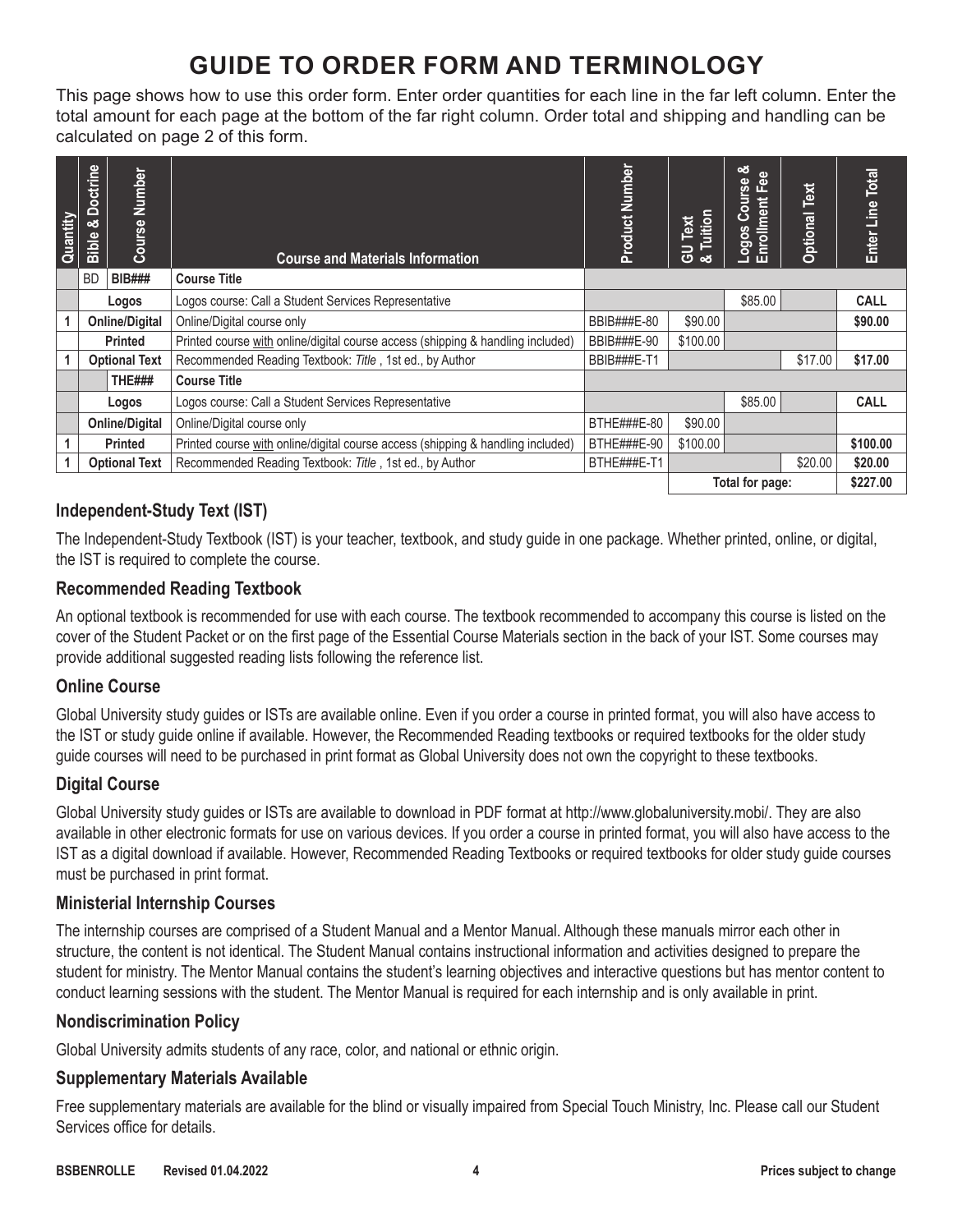- **• Printed or online courses may be ordered through the online store.**
- **• Enrollments for Logos and print materials also include access to online and digital courses.**
- **• Courses with an asterisk (\*) have an Instructional Facilitators Manual (IFM) available for classroom delivery.**
- **Call 1-800-443-1083 for more information.**
- ALL Recommended Reading Textbooks not combined with the printed course option have a standard shipping fee of \$15.00 per course.

# **Level One (Certified)**

| Quantity                                                                                                                                                                                                                        | <b>Bible &amp; Doctrine</b> | <b>Course Number</b>  | <b>Course and Materials Information</b>                                                                                                     | Product Number     | GU Text<br>& Tuition | Logos Course & | <b>Optional Text</b> | Enter Line Total |
|---------------------------------------------------------------------------------------------------------------------------------------------------------------------------------------------------------------------------------|-----------------------------|-----------------------|---------------------------------------------------------------------------------------------------------------------------------------------|--------------------|----------------------|----------------|----------------------|------------------|
|                                                                                                                                                                                                                                 | <b>BD</b>                   | <b>BIB114</b>         | Christ in the Synoptic Gospels, (1st ed.)*                                                                                                  |                    |                      |                |                      |                  |
|                                                                                                                                                                                                                                 |                             | Logos                 | Logos course: Call a Student Services Representative                                                                                        |                    |                      | \$85.00        |                      | <b>CALL</b>      |
|                                                                                                                                                                                                                                 |                             | <b>Online/Digital</b> | Online/Digital course only                                                                                                                  | BBIB114E-80        | \$90.00              |                |                      |                  |
|                                                                                                                                                                                                                                 |                             | Printed               | Printed course with online/digital course access (shipping & handling included)                                                             | BBIB114E-90        | \$105.00             |                |                      |                  |
|                                                                                                                                                                                                                                 |                             | <b>Optional Text</b>  | Recommended Reading Textbook: Life of Christ, 1st ed., by Ralph Riggs                                                                       | <b>BBIB114E-T1</b> |                      |                | \$17.00              |                  |
|                                                                                                                                                                                                                                 | BD                          | <b>BIB121</b>         | Introduction to Hermeneutics: How to Interpret the Bible, (3rd ed.)*                                                                        |                    |                      |                |                      |                  |
|                                                                                                                                                                                                                                 |                             | Logos                 | Logos course: Call a Student Services Representative                                                                                        |                    |                      | \$85.00        |                      | <b>CALL</b>      |
|                                                                                                                                                                                                                                 |                             | <b>Online/Digital</b> | Online/Digital course only                                                                                                                  | BBIB121E-80        | \$90.00              |                |                      |                  |
|                                                                                                                                                                                                                                 |                             | Printed               | Printed course with online/digital course access (shipping & handling included)                                                             | BBIB121E-90        | \$105.00             |                |                      |                  |
|                                                                                                                                                                                                                                 |                             | <b>Optional Text</b>  | Recommended Reading Textbook: Dictionary of Hermeneutics, 1st ed., by<br>James Hernando                                                     | <b>BBIB121E-T1</b> |                      |                | \$30.00              |                  |
|                                                                                                                                                                                                                                 | BD                          | <b>BIB212</b>         | New Testament Survey, (3rd ed.)*                                                                                                            |                    |                      |                |                      |                  |
|                                                                                                                                                                                                                                 |                             | Logos                 | Logos course: Call a Student Services Representative                                                                                        |                    |                      | \$85.00        |                      | <b>CALL</b>      |
|                                                                                                                                                                                                                                 |                             | <b>Online/Digital</b> | Online/Digital course only                                                                                                                  | BBIB212E-80        | \$90.00              |                |                      |                  |
|                                                                                                                                                                                                                                 |                             | Printed               | Printed course with online/digital course access (shipping & handling included)                                                             | BBIB212E-90        | \$105.00             |                |                      |                  |
|                                                                                                                                                                                                                                 |                             | <b>Optional Text</b>  | Recommended Reading Textbook: Encountering the New Testament, 3rd ed.,<br>by Walter Elwell and Robert Yarbrough                             | <b>BBIB212E-T1</b> |                      |                | \$52.00              |                  |
|                                                                                                                                                                                                                                 | BD                          | <b>BIB214</b>         | Old Testament Survey, (2nd ed.)*                                                                                                            |                    |                      |                |                      |                  |
|                                                                                                                                                                                                                                 |                             | Logos                 | Logos course: Call a Student Services Representative                                                                                        |                    |                      | \$85.00        |                      | <b>CALL</b>      |
|                                                                                                                                                                                                                                 |                             | <b>Online/Digital</b> | Online/Digital course only                                                                                                                  | BBIB214E-80        | \$90.00              |                |                      |                  |
|                                                                                                                                                                                                                                 |                             | Printed               | Printed course with online/digital course access (shipping & handling included)                                                             | BBIB214E-90        | \$105.00             |                |                      |                  |
|                                                                                                                                                                                                                                 |                             | <b>Optional Text</b>  | Recommended Reading Textbook: They Spoke From God, 1st ed., by William<br>C. Williams                                                       | <b>BBIB214E-T1</b> |                      |                | \$48.00              |                  |
|                                                                                                                                                                                                                                 |                             | <b>MIN171</b>         | A Spirit-Empowered Church: An Acts 2 Ministry Model (1st ed.)                                                                               |                    |                      |                |                      |                  |
|                                                                                                                                                                                                                                 |                             | Logos                 | Logos course: Call a Student Services Representative                                                                                        |                    |                      | \$85.00        |                      | <b>CALL</b>      |
|                                                                                                                                                                                                                                 |                             | <b>Online/Digital</b> | Online/Digital course only                                                                                                                  | BMIN171E-80        | \$90.00              |                |                      |                  |
|                                                                                                                                                                                                                                 |                             | <b>Printed</b>        | Printed course with online/digital course access (shipping & handling included)                                                             | BMIN171E-90        | \$105.00             |                |                      |                  |
|                                                                                                                                                                                                                                 |                             | <b>Optional Text</b>  | Recommended Reading Textbook: A Spirit Empowered Life: Discover the<br>World-Changing Journey God Has Designed for You by Michael Clarensau | <b>BMIN171E-T1</b> |                      |                | \$25.00              |                  |
| Relationships and Ethics in Ministry, (2nd ed.)*<br>(Students from the Ohio, Appalachian, Minnesota, and Kansas Districts must<br><b>BD</b><br><b>MIN181</b><br>contact their district office before enrolling in this course.) |                             |                       |                                                                                                                                             |                    |                      |                |                      |                  |
|                                                                                                                                                                                                                                 |                             | Logos                 | Logos course: Call a Student Services Representative                                                                                        |                    |                      | \$85.00        |                      | <b>CALL</b>      |
|                                                                                                                                                                                                                                 |                             | <b>Online/Digital</b> | Online/Digital course only                                                                                                                  | BMIN181E-80        | \$90.00              |                |                      |                  |
|                                                                                                                                                                                                                                 |                             | Printed               | Printed course with online/digital course access (shipping & handling included)                                                             | BMIN181E-90        | \$105.00             |                |                      |                  |
|                                                                                                                                                                                                                                 |                             | <b>Optional Text</b>  | Recommended Reading Textbook: Ministerial Ethics, 2nd ed., by T. Pierce                                                                     | <b>BMIN181E-T1</b> |                      |                | \$22.00              |                  |
|                                                                                                                                                                                                                                 |                             |                       |                                                                                                                                             |                    | Total for page:      |                |                      |                  |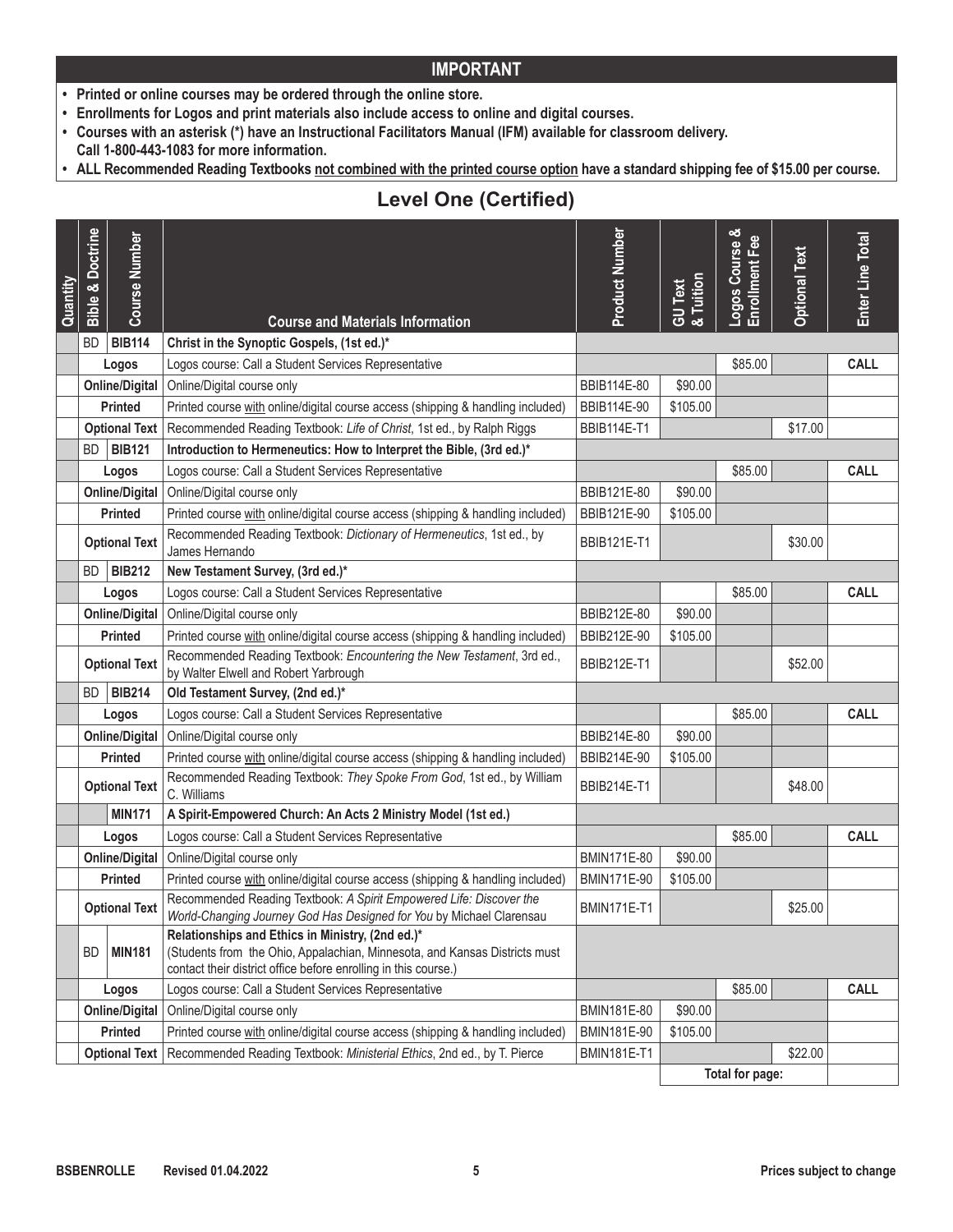- **• Printed or online courses may be ordered through the online store.**
- **• Enrollments for Logos and print materials also include access to online and digital courses.**
- **• Courses with an asterisk (\*) have an Instructional Facilitators Manual (IFM) available for classroom delivery.**
- **Call 1-800-443-1083 for more information.**
- **• ALL Recommended Reading Textbooks not combined with the printed course option have a standard shipping fee of \$15.00 per course.**

# **Level One (Certified)** *(continued)*

| Quantity | <b>Bible &amp; Doctrine</b> | <b>Course Number</b>  |                                                                                                                                                      | <b>Product Number</b>             | GU Text<br>& Tuition | Logos Course &<br>Enrollment Fee | <b>Optional Text</b> | Enter Line Total |
|----------|-----------------------------|-----------------------|------------------------------------------------------------------------------------------------------------------------------------------------------|-----------------------------------|----------------------|----------------------------------|----------------------|------------------|
|          |                             |                       | <b>Course and Materials Information</b>                                                                                                              |                                   |                      |                                  |                      |                  |
|          |                             | <b>MIN191</b>         | Beginning Ministerial Internship, (3rd ed.)*                                                                                                         |                                   |                      |                                  |                      |                  |
|          |                             | Logos                 | Logos course and required Beginning Ministerial Internship Mentor's Manual<br>(shipping & handling included): Call a Student Services Representative | <b>BMIN191E-T2</b>                | \$25.00              | \$85.00                          |                      | <b>CALL</b>      |
|          |                             | <b>Online/Digital</b> | Online/Digital course and required Beginning Ministerial Internship Mentor's<br>Manual (shipping & handling included)                                | BMIN191E-80<br><b>BMIN191E-T2</b> | \$115.00             |                                  |                      |                  |
|          |                             | <b>Printed</b>        | Printed course with online/digital course access and required Beginning<br>Ministerial Internship Mentor's Manual (shipping & handling included)     | BMIN191E-90<br><b>BMIN191E-T2</b> | \$120.00             |                                  |                      |                  |
|          |                             | <b>Optional Text</b>  | Recommended Reading Textbook: Spiritual Leadership, Rev. 2nd ed., by<br>J. Oswald Sanders                                                            | <b>BMIN191E-T1</b>                |                      |                                  | \$15.00              |                  |
|          |                             | <b>Optional Text</b>  | Recommended Reading Textbook: Mentoring That Leaves A Legacy, 1st ed.,<br>by R. Michael Oney                                                         | <b>BMIN191E-T3</b>                |                      |                                  | \$15.00              |                  |
|          | BD.                         | <b>THE114</b>         | Introduction to Pentecostal Doctrine, (3rd ed.)*                                                                                                     |                                   |                      |                                  |                      |                  |
|          |                             | Logos                 | Logos course: Call a Student Services Representative                                                                                                 |                                   |                      | \$85.00                          |                      | <b>CALL</b>      |
|          |                             | <b>Online/Digital</b> | Online/Digital course only                                                                                                                           | BTHE114E-80                       | \$90.00              |                                  |                      |                  |
|          |                             | <b>Printed</b>        | Printed course with online/digital course access (shipping & handling included)                                                                      | BTHE114E-90                       | \$105.00             |                                  |                      |                  |
|          |                             | <b>Optional Text</b>  | Recommended Reading Textbook: What the Bible Says About the Holy Spirit,<br>2nd ed., by Stanley M. Horton                                            | BTHE114E-T1                       |                      |                                  | \$20.00              |                  |
|          |                             | <b>THE142</b>         | Assemblies of God History, Missions, and Governance, (8th ed.)*                                                                                      |                                   |                      |                                  |                      |                  |
|          |                             | Logos                 | Logos course: Call a Student Services Representative                                                                                                 |                                   |                      | \$85.00                          |                      | <b>CALL</b>      |
|          |                             | <b>Online/Digital</b> | Online/Digital course only                                                                                                                           | BTHE142E-80                       | \$90.00              |                                  |                      |                  |
|          |                             | <b>Printed</b>        | Printed course with online/digital course access (shipping & handling included)                                                                      | BTHE142E-90                       | \$105.00             |                                  |                      |                  |
|          |                             | <b>Optional Text</b>  | Recommended Reading Textbook: People of the Spirit, 1st ed., by Gary McGee                                                                           | BTHE142E-T1                       |                      |                                  | \$30.00              |                  |
|          |                             | <b>Optional Text</b>  | Recommended Reading Textbook: This Gospel Shall Be Preached, 2nd ed.,<br>Volumes 1 & 2 by Gary McGee                                                 | BTHE142E-T2                       |                      |                                  | \$30.00              |                  |
|          |                             | <b>Optional Text</b>  | Recommended Reading Textbook: Robert's Rules of Order, 11th ed.                                                                                      | BTHE142E-T3                       |                      |                                  | \$22.00              |                  |
|          | BD.                         | <b>THE211</b>         | Introduction to Theology: A Pentecostal Perspective, (4th ed.)*                                                                                      |                                   |                      |                                  |                      |                  |
|          |                             | Logos                 | Logos course: Call a Student Services Representative                                                                                                 |                                   |                      | \$85.00                          |                      | <b>CALL</b>      |
|          |                             | <b>Online/Digital</b> | Online/Digital course only                                                                                                                           | BTHE211E-80                       | \$90.00              |                                  |                      |                  |
|          |                             | <b>Printed</b>        | Printed course with online/digital course access (shipping & handling included)                                                                      | BTHE211E-90                       | \$105.00             |                                  |                      |                  |
|          |                             | <b>Optional Text</b>  | Recommended Reading Textbook: Bible Doctrines, 2nd ed., by William<br>Menzies & Stanley Horton                                                       | BTHE211E-T1                       |                      |                                  | \$22.00              |                  |
|          |                             |                       |                                                                                                                                                      |                                   |                      | Total for page:                  |                      |                  |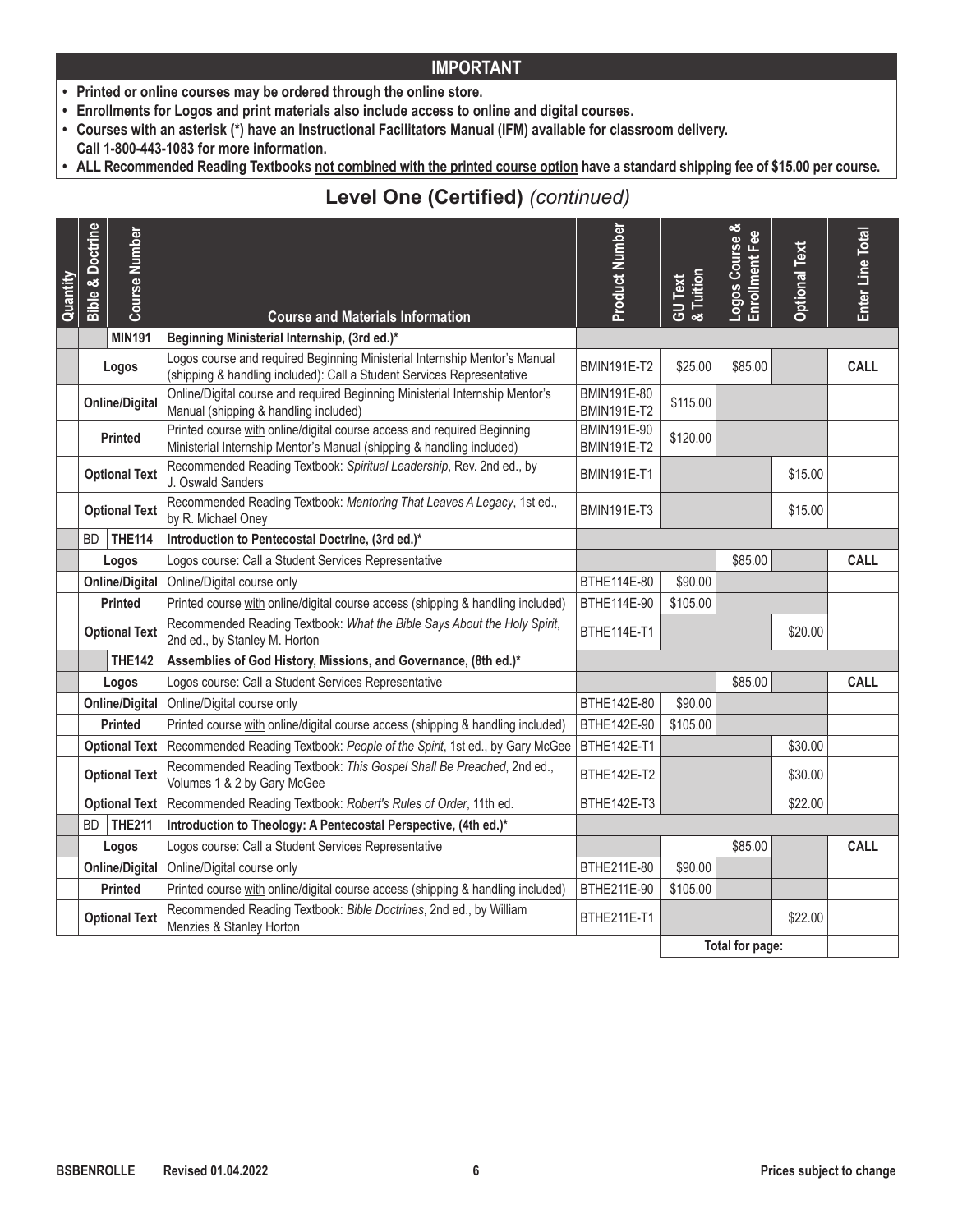- **• Printed or online courses may be ordered through the online store.**
- **• Enrollments for Logos and print materials also include access to online and digital courses.**
- **• Courses with an asterisk (\*) have an Instructional Facilitators Manual (IFM) available for classroom delivery.**
- **Call 1-800-443-1083 for more information.**
- ALL Recommended Reading Textbooks not combined with the printed course option have a standard shipping fee of \$15.00 per course.

# **Level Two (Licensed)**

| Quantity | <b>Bible &amp; Doctrine</b> | <b>Course Number</b>  | <b>Course and Materials Information</b>                                                                     | Product Number     | & Tuition<br><b>GU</b> Text | Logos Course &<br>Enrollment Fee | <b>Optional Text</b> | Enter Line Total |
|----------|-----------------------------|-----------------------|-------------------------------------------------------------------------------------------------------------|--------------------|-----------------------------|----------------------------------|----------------------|------------------|
|          | BD.                         | <b>BIB115</b>         | Acts: The Holy Spirit at Work in Believers, (3rd ed.)*                                                      |                    |                             |                                  |                      |                  |
|          |                             | Logos                 | Logos course: Call a Student Services Representative                                                        |                    |                             | \$85.00                          |                      | <b>CALL</b>      |
|          |                             | <b>Online/Digital</b> | Online/Digital course only                                                                                  | BBIB115E-80        | \$90.00                     |                                  |                      |                  |
|          |                             | <b>Printed</b>        | Printed course with online/digital course access (shipping & handling included)                             | BBIB115E-90        | \$105.00                    |                                  |                      |                  |
|          |                             | <b>Optional Text</b>  | Recommended Reading Textbook: Acts: A Logion Commentary, Rev. ed., by<br>Stanley M. Horton                  | <b>BBIB115E-T1</b> |                             |                                  | \$30.00              |                  |
|          | BD.                         | <b>BIB117</b>         | Prison Epistles: Colossians, Philemon, Ephesians, and Philippians,<br>$(3rd ed.)*$                          |                    |                             |                                  |                      |                  |
|          |                             | Logos                 | Logos course: Call a Student Services Representative                                                        |                    |                             | \$85.00                          |                      | <b>CALL</b>      |
|          |                             | <b>Online/Digital</b> | Online/Digital course only                                                                                  | <b>BBIB117E-80</b> | \$90.00                     |                                  |                      |                  |
|          |                             | <b>Printed</b>        | Printed course with online/digital course access (shipping & handling included)                             | <b>BBIB117E-90</b> | \$105.00                    |                                  |                      |                  |
|          |                             | <b>Optional Text</b>  | Recommended Reading Textbook: Ephesians, Rev. ed., by Francis Foulkes<br>(Tyndale New Testament Commentary) | <b>BBIB117E-T1</b> |                             |                                  | \$20.00              |                  |
|          | BD.                         | <b>BIB215</b>         | Romans: Justification by Faith, (3rd ed.)*                                                                  |                    |                             |                                  |                      |                  |
|          |                             | Logos                 | Logos course: Call a Student Services Representative                                                        |                    |                             | \$85.00                          |                      | <b>CALL</b>      |
|          |                             | <b>Online/Digital</b> | Online/Digital course only                                                                                  | BBIB215E-80        | \$90.00                     |                                  |                      |                  |
|          |                             | Printed               | Printed course with online/digital course access (shipping & handling included)                             | BBIB215E-90        | \$105.00                    |                                  |                      |                  |
|          |                             | <b>Optional Text</b>  | Recommended Reading Textbook: TNTC Romans by F.F. Bruce                                                     | <b>BBIB215E-T1</b> |                             |                                  | \$22.00              |                  |
|          |                             | <b>MIN123</b>         | The Local Church in Evangelism, (3rd ed.)*                                                                  |                    |                             |                                  |                      |                  |
|          |                             | Logos                 | Logos course: Call a Student Services Representative                                                        |                    |                             | \$85.00                          |                      | <b>CALL</b>      |
|          |                             | <b>Online/Digital</b> | Online/Digital course only                                                                                  | BMIN123E-80        | \$90.00                     |                                  |                      |                  |
|          |                             | <b>Printed</b>        | Printed course with online/digital course access (shipping & handling included)                             | BMIN123E-90        | \$105.00                    |                                  |                      |                  |
|          |                             | <b>Optional Text</b>  | Recommended Reading Textbook: The Master Plan of Evangelism, 2nd ed., by<br>Robert E. Coleman               | <b>BMIN123E-T1</b> |                             |                                  | \$6.00               |                  |
|          |                             | <b>MIN223</b>         | Introduction to Homiletics, (3rd ed.)*                                                                      |                    |                             |                                  |                      |                  |
|          |                             | Logos                 | Logos course: Call a Student Services Representative                                                        |                    |                             | \$85.00                          |                      | <b>CALL</b>      |
|          |                             | <b>Online/Digital</b> | Online/Digital course only                                                                                  | BMIN223E-80        | \$90.00                     |                                  |                      |                  |
|          |                             | <b>Printed</b>        | Printed course with online/digital course access (shipping & handling included)                             | BMIN223E-90        | \$105.00                    |                                  |                      |                  |
|          |                             | <b>Optional Text</b>  | Recommended Reading Textbook: Biblical Preaching, 2nd ed., by Haddon<br>Robinson                            | <b>BMIN223E-T2</b> |                             |                                  | \$24.00              |                  |
|          |                             |                       |                                                                                                             |                    |                             | Total for page:                  |                      |                  |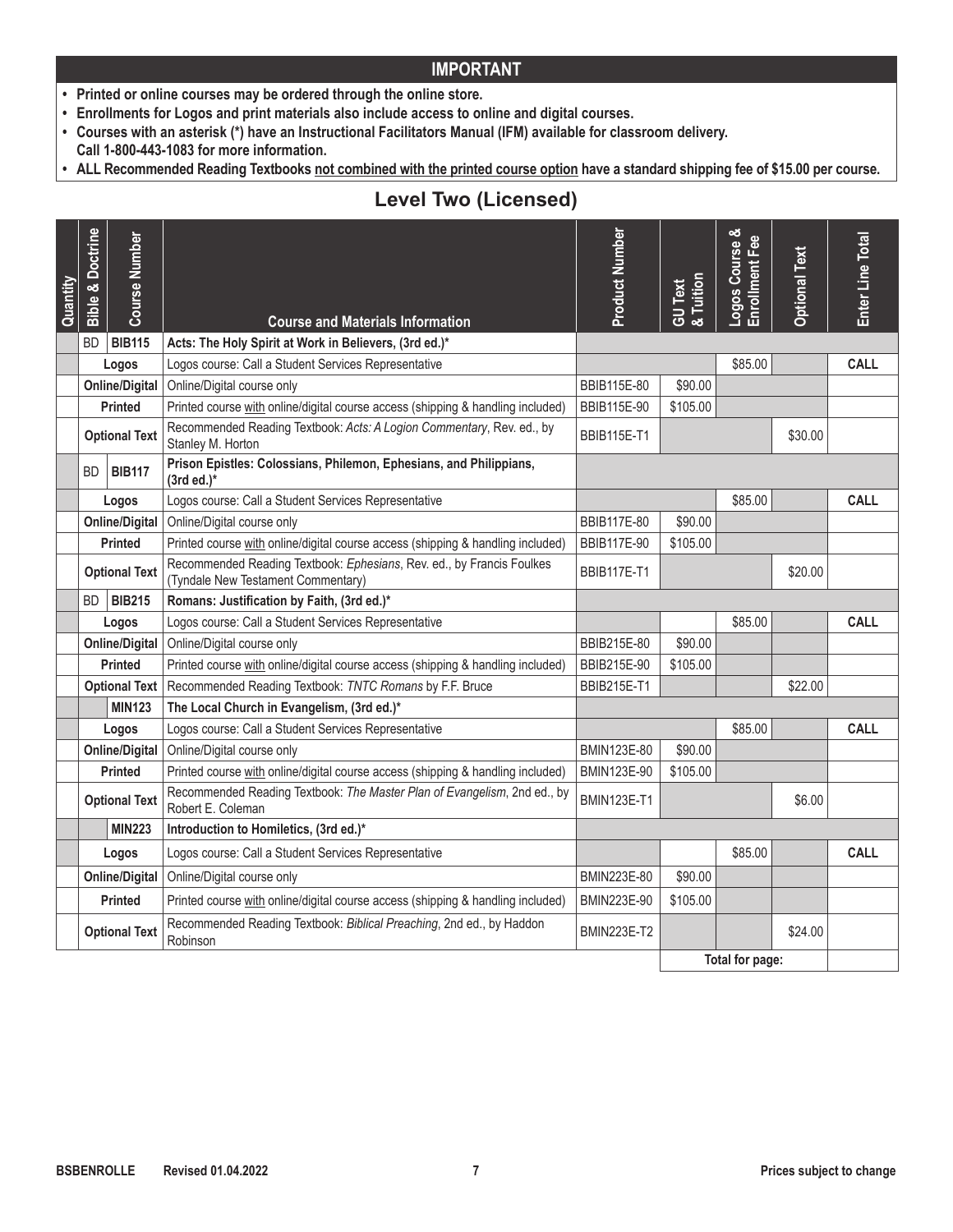- **• Printed or online courses may be ordered through the online store.**
- **• Enrollments for Logos and print materials also include access to online and digital courses.**
- **• Courses with an asterisk (\*) have an Instructional Facilitators Manual (IFM) available for classroom delivery.**
- **Call 1-800-443-1083 for more information.**
- ALL Recommended Reading Textbooks not combined with the printed course option have a standard shipping fee of \$15.00 per course.

# **Level Two (Licensed)** *(continued)*

| Quantity | <b>Bible &amp; Doctrine</b> | <b>Course Number</b>  | <b>Course and Materials Information</b>                                                                                                                                                                   | Product Number                    | GU Text<br>& Tuition | Logos Course &<br>Enrollment Fee | <b>Optional Text</b> | Enter Line Total |
|----------|-----------------------------|-----------------------|-----------------------------------------------------------------------------------------------------------------------------------------------------------------------------------------------------------|-----------------------------------|----------------------|----------------------------------|----------------------|------------------|
|          |                             | <b>MIN251</b>         | Effective Leadership, (2nd ed.)*                                                                                                                                                                          |                                   |                      |                                  |                      |                  |
|          |                             | Logos                 | Logos course: Call a Student Services Representative                                                                                                                                                      |                                   |                      | \$85.00                          |                      | <b>CALL</b>      |
|          |                             | <b>Online/Digital</b> | Online/Digital course only                                                                                                                                                                                | BMIN251E-80                       | \$90.00              |                                  |                      |                  |
|          |                             | <b>Printed</b>        | Printed course with online/digital course access (shipping & handling included)                                                                                                                           | BMIN251E-90                       | \$105.00             |                                  |                      |                  |
|          |                             | <b>Optional Text</b>  | Recommended Reading Textbook: Developing the Leaders Around You, 1st<br>ed., by John Maxwell                                                                                                              | <b>BMIN251E-T1</b>                |                      |                                  | \$16.00              |                  |
|          |                             | <b>MIN261</b>         | Introduction to Assemblies of God Missions, (2nd ed.)*                                                                                                                                                    |                                   |                      |                                  |                      |                  |
|          |                             | Logos                 | Logos course: Call a Student Services Representative                                                                                                                                                      |                                   |                      | \$85.00                          |                      | <b>CALL</b>      |
|          |                             | <b>Online/Digital</b> | Online/Digital course only                                                                                                                                                                                | BMIN261E-80                       | \$90.00              |                                  |                      |                  |
|          |                             | Printed               | Printed course with online/digital course access (shipping & handling included)                                                                                                                           | BMIN261E-90                       | \$105.00             |                                  |                      |                  |
|          |                             | <b>Optional Text</b>  | Recommended Reading Textbook: Missions in the Age of the Spirit, 1st ed., by<br>John York                                                                                                                 | <b>BMIN261E-T1</b>                |                      |                                  | \$15.00              |                  |
|          |                             | <b>MIN281</b>         | <b>Conflict Management for Church Leaders, (2nd ed.)</b><br>(Students from the Ohio, Appalachian, Minnesota, and Kansas Districts must<br>contact their district office before enrolling in this course.) |                                   |                      |                                  |                      |                  |
|          |                             | Logos                 | Logos course: Call a Student Services Representative                                                                                                                                                      |                                   |                      | \$85.00                          |                      | <b>CALL</b>      |
|          |                             | <b>Online/Digital</b> | Online/Digital course only                                                                                                                                                                                | BMIN281E-80                       | \$90.00              |                                  |                      |                  |
|          |                             | <b>Printed</b>        | Printed course with online/digital course access (shipping & handling included)                                                                                                                           | BMIN281E-90                       | \$105.00             |                                  |                      |                  |
|          |                             | <b>Optional Text</b>  | Recommended Reading Textbook: The Peacemaker, 3rd ed., by Ken Sande                                                                                                                                       | <b>BMIN281E-T1</b>                |                      |                                  | \$17.00              |                  |
|          |                             | <b>MIN291</b>         | Intermediate Ministerial Internship, (3rd ed.)*                                                                                                                                                           |                                   |                      |                                  |                      |                  |
|          |                             | Logos                 | Logos course and required Intermediate Ministerial Internship Mentor's Manual<br>(shipping & handling included): Call a Student Services Representative                                                   | <b>BMIN291E-T2</b>                | \$25.00              | \$85.00                          |                      | <b>CALL</b>      |
|          |                             | <b>Online/Digital</b> | Online/Digital course and required Intermediate Ministerial Internship Mentor's<br>Manual (shipping & handling included)                                                                                  | BMIN291E-80<br><b>BMIN291E-T2</b> | \$115.00             |                                  |                      |                  |
|          |                             | Printed               | Printed course with online/digital course access and required Intermediate<br>Ministerial Internship Mentor's Manual (shipping & handling included)                                                       | BMIN291E-90<br><b>BMIN291E-T2</b> | \$120.00             |                                  |                      |                  |
|          |                             | <b>Optional Text</b>  | Recommended Reading Textbook: Run with the Horses, 4th ed., by Eugene<br>Peterson                                                                                                                         | <b>BMIN291E-T1</b>                |                      |                                  | \$20.00              |                  |
|          |                             | <b>Optional Text</b>  | Recommended Reading Textbook: Mentoring That Leaves A Legacy, 1st ed.,<br>by R. Michael Oney                                                                                                              | <b>BMIN191E-T3</b>                |                      |                                  | \$15.00              |                  |
|          | BD                          | <b>THE245</b>         | Eschatology: A Study of Things to Come, (4th ed.)*                                                                                                                                                        |                                   |                      |                                  |                      |                  |
|          |                             | Logos                 | Logos course: Call a Student Services Representative                                                                                                                                                      |                                   |                      | \$85.00                          |                      | CALL             |
|          |                             | <b>Online/Digital</b> | Online/Digital course only                                                                                                                                                                                | BTHE245E-80                       | \$90.00              |                                  |                      |                  |
|          |                             | Printed               | Printed course with online/digital course access (shipping & handling included)                                                                                                                           | BTHE245E-90                       | \$105.00             |                                  |                      |                  |
|          |                             | <b>Optional Text</b>  | Recommended Reading Textbook: Our Destiny, 1st ed., by Stanley Horton                                                                                                                                     | BTHE245E-T1                       |                      |                                  | \$18.00              |                  |
|          |                             |                       |                                                                                                                                                                                                           |                                   |                      | Total for page:                  |                      |                  |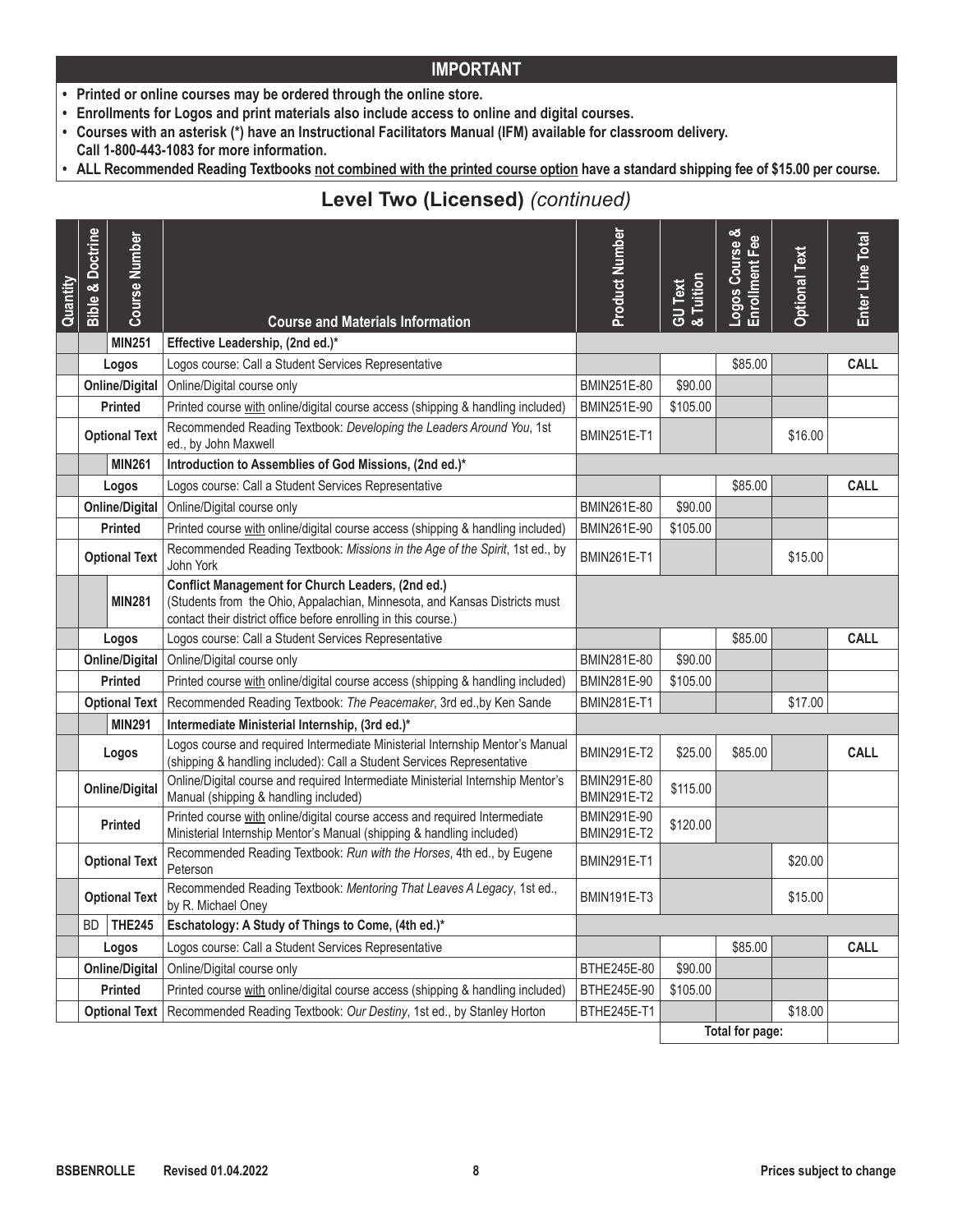- **• Printed or online courses may be ordered through the online store.**
- **• Enrollments for Logos and print materials also include access to online and digital courses.**
- **• Courses with an asterisk (\*) have an Instructional Facilitators Manual (IFM) available for classroom delivery.**
- **Call 1-800-443-1083 for more information.**
- **• ALL Recommended Reading Textbooks not combined with the printed course option have a standard shipping fee of \$15.00 per course.**

# **Level Three (Ordained)**

| Quantity | <b>Bible &amp; Doctrine</b> | <b>Course Number</b>  | <b>Course and Materials Information</b>                                                                                                                                        | Product Number     | GU Text<br>& Tuition | Logos Course & | <b>Optional Text</b> | Enter Line Total |
|----------|-----------------------------|-----------------------|--------------------------------------------------------------------------------------------------------------------------------------------------------------------------------|--------------------|----------------------|----------------|----------------------|------------------|
|          | BD.                         | <b>BIB313</b>         | Corinthian Correspondence, (2nd ed.)*                                                                                                                                          |                    |                      |                |                      |                  |
|          |                             | Logos                 | Logos course: Call a Student Services Representative                                                                                                                           |                    |                      | \$85.00        |                      | <b>CALL</b>      |
|          |                             | <b>Online/Digital</b> | Online/Digital course only                                                                                                                                                     | BBIB313E-80        | \$90.00              |                |                      |                  |
|          |                             | Printed               | Printed course with online/digital course access (shipping & handling included)                                                                                                | BBIB313E-90        | \$105.00             |                |                      |                  |
|          |                             | <b>Optional Text</b>  | Recommended Reading Textbook: I & II Corinthians by Stanley Horton                                                                                                             | <b>BBIB313E-T1</b> |                      |                | \$20.00              |                  |
|          | BD.                         | <b>BIB318</b>         | Pentateuch, (2nd ed.)*                                                                                                                                                         |                    |                      |                |                      |                  |
|          |                             | Logos                 | Logos course: Call a Student Services Representative                                                                                                                           |                    |                      | \$85.00        |                      | <b>CALL</b>      |
|          |                             | <b>Online/Digital</b> | Online/Digital course only                                                                                                                                                     | BBIB318E-80        | \$90.00              |                |                      |                  |
|          |                             | Printed               | Printed course with online/digital course access (shipping & handling included)                                                                                                | BBIB318E-90        | \$105.00             |                |                      |                  |
|          |                             | <b>Optional Text</b>  | Recommended Reading Textbook: Dictionary of the Old Testament: Pentateuch<br>edited by T. Desmond Alexander and David W. Baker                                                 | <b>BBIB318E-T1</b> |                      |                | \$60.00              |                  |
|          | BD.                         | <b>BIB322</b>         | Poetic Books, (2nd ed.)*                                                                                                                                                       |                    |                      |                |                      |                  |
|          |                             | Logos                 | Logos course: Call a Student Services Representative                                                                                                                           |                    |                      | \$85.00        |                      | <b>CALL</b>      |
|          |                             | <b>Online/Digital</b> | Online/Digital course only                                                                                                                                                     | BBIB322E-80        | \$90.00              |                |                      |                  |
|          |                             | Printed               | Printed course with online/digital course access (shipping & handling included)                                                                                                | BBIB322E-90        | \$105.00             |                |                      |                  |
|          |                             | <b>Optional Text</b>  | Recommended Reading Textbook: A Psalm in Your Heart, Volumes 1 and 2,<br>Library Edition, by George O. Wood                                                                    | <b>BBIB322E-T1</b> |                      |                | \$25.00              |                  |
|          |                             | <b>MIN325</b>         | Preaching in the Contemporary World, (2nd ed.)*                                                                                                                                |                    |                      |                |                      |                  |
|          |                             | Logos                 | Logos course: Call a Student Services Representative                                                                                                                           |                    |                      | \$85.00        |                      | <b>CALL</b>      |
|          |                             | <b>Online/Digital</b> | Online/Digital course only                                                                                                                                                     | BMIN325E-80        | \$90.00              |                |                      |                  |
|          |                             | <b>Printed</b>        | Printed course with online/digital course access (shipping & handling included)                                                                                                | BMIN325E-90        | \$105.00             |                |                      |                  |
|          |                             | <b>Optional Text</b>  | Recommended Reading Textbook: 360 Degree Preaching, 1st ed., by Michael<br>J. Quicke                                                                                           | <b>BMIN325E-T1</b> |                      |                | \$27.00              |                  |
|          |                             | <b>MIN327</b>         | Church Administration, Finance, and Law, (2nd ed.)                                                                                                                             |                    |                      |                |                      |                  |
|          |                             | Logos                 | Logos course: Call a Student Services Representative                                                                                                                           |                    |                      | \$85.00        |                      | <b>CALL</b>      |
|          |                             | <b>Online/Digital</b> | Online/Digital course only                                                                                                                                                     | BMIN327E-80        | \$90.00              |                |                      |                  |
|          |                             | Printed               | Printed course with online/digital course access (shipping & handling included)                                                                                                | BMIN327E-90        | \$105.00             |                |                      |                  |
|          |                             | <b>Optional Text</b>  | Recommended Reading Textbook: Church Administration Handbook, 3 ed., by<br><b>Bruce Powers</b>                                                                                 | <b>BMIN327E-T1</b> |                      |                | \$30.00              |                  |
|          |                             | <b>MIN381</b>         | Pastoral Ministry, (3rd ed.)*<br>(Students from the Ohio, Appalachian, Minnesota, and Kansas Districts must<br>contact their District Office before enrolling in this course.) |                    |                      |                |                      |                  |
|          |                             | Logos                 | Logos course: Call a Student Services Representative                                                                                                                           |                    |                      | \$85.00        |                      | <b>CALL</b>      |
|          |                             | <b>Online/Digital</b> | Online/Digital course only                                                                                                                                                     | BMIN381E-80        | \$90.00              |                |                      |                  |
|          |                             | <b>Printed</b>        | Printed course with online/digital course access (shipping & handling included)                                                                                                | BMIN381E-90        | \$105.00             |                |                      |                  |
|          |                             | <b>Optional Text</b>  | Recommended Reading Textbook: The Pentecostal Pastor edited by Thomas<br>E. Trask, Wayde Goodall, and Zenas Bicket                                                             | <b>BMIN381E-T1</b> |                      |                | \$40.00              |                  |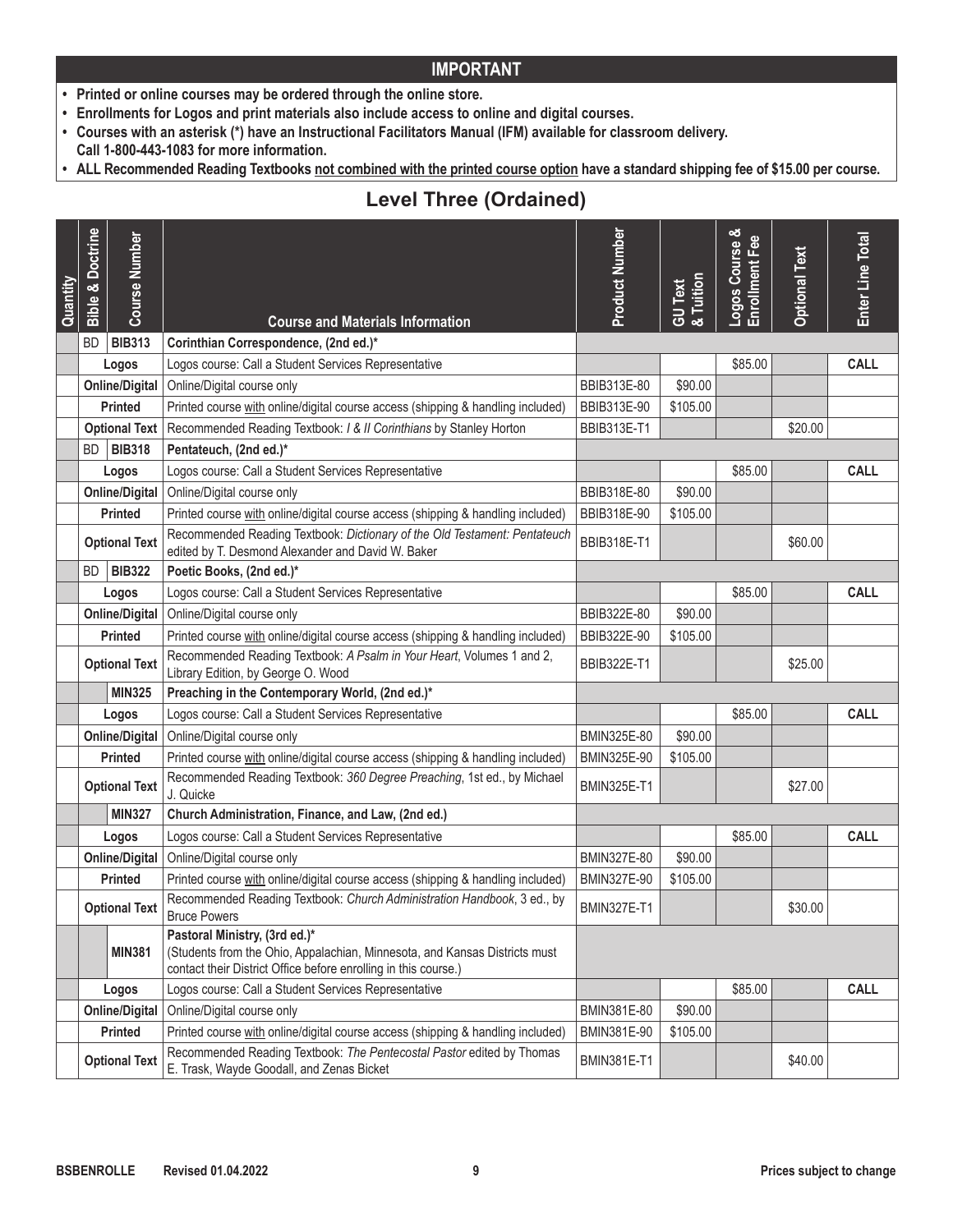- **• Printed or online courses may be ordered through the online store.**
- **• Enrollments for Logos and print materials also include access to online and digital courses.**
- **• Courses with an asterisk (\*) have an Instructional Facilitators Manual (IFM) available for classroom delivery.**
- **Call 1-800-443-1083 for more information.**
- ALL Recommended Reading Textbooks not combined with the printed course option have a standard shipping fee of \$15.00 per course.

# **Level Three (Ordained)** *(continued)*

| Quantity | <b>Bible &amp; Doctrine</b> | Number<br><b>Course</b> | <b>Course and Materials Information</b>                                                                                                             | Product Number                    | GU Text<br>& Tuition | ఱ<br>$\Phi$<br>Logos Course | <b>Optional Text</b> | Total<br>Enter Line |
|----------|-----------------------------|-------------------------|-----------------------------------------------------------------------------------------------------------------------------------------------------|-----------------------------------|----------------------|-----------------------------|----------------------|---------------------|
|          |                             | <b>MIN391</b>           | Advanced Ministerial Internship, (2nd ed.)*                                                                                                         |                                   |                      |                             |                      |                     |
|          |                             | Logos                   | Logos course and required Advanced Ministerial Internship Mentor's Manual<br>(shipping & handling included): Call a Student Services Representative | <b>BMIN391E-T2</b>                | \$25.00              | \$85.00                     |                      | <b>CALL</b>         |
|          | <b>Online/Digital</b>       |                         | Online/Digital course and required Advanced Ministerial Internship Mentor's<br>Manual (shipping & handling included)                                | BMIN391E-80<br><b>BMIN391E-T2</b> | \$115.00             |                             |                      |                     |
|          | <b>Printed</b>              |                         | Printed course with online/digital course access and required Advanced<br>Ministerial Internship Mentor's Manual (shipping & handling included)     | BMIN391E-90<br><b>BMIN391E-T2</b> | \$120.00             |                             |                      |                     |
|          |                             | <b>Optional Text</b>    | Recommended Reading Textbook: Mentoring That Leaves A Legacy, 1st ed.,<br>by R. Michael Oney                                                        | <b>BMIN191E-T3</b>                |                      |                             | \$15.00              |                     |
|          | <b>BD</b>                   | <b>THE311</b>           | Prayer and Worship, (2nd ed.)*                                                                                                                      |                                   |                      |                             |                      |                     |
|          |                             | Logos                   | Logos course: Call a Student Services Representative                                                                                                |                                   |                      | \$85.00                     |                      | <b>CALL</b>         |
|          |                             | <b>Online/Digital</b>   | Online/Digital course only                                                                                                                          | BTHE311E-80                       | \$90.00              |                             |                      |                     |
|          | <b>Printed</b>              |                         | Printed course with online/digital course access (shipping & handling included)                                                                     | BTHE311E-90                       | \$105.00             |                             |                      |                     |
|          |                             | <b>Optional Text</b>    | Recommended Reading Textbook: The Spirit Helps Us Pray, 1st ed., by Zenas<br><b>Bicket &amp; Robert Brandt</b>                                      | BTHE311E-T1                       |                      |                             | \$24.00              |                     |
|          |                             |                         |                                                                                                                                                     |                                   |                      | Total for page:             |                      |                     |

## **MINISTERIAL STUDIES with LEADERSHIP HONORS DIPLOMA Capstone Projects**

- **• If you have questions about the Ministerial Studies with Leadership Honors Diploma requirements, please refer to the Berean School of the Bible academic catalog (www.globaluniversity.edu).**
- **• Students must fulfill all courses required for Level 1 (Certified), Level 2 (Licensed), and Level 3 (Ordained), as well as the Capstone Project for each level.**
- **• The Capstone Project should be enrolled in at the same time as the first course for each level.**
- **• Instructions for the Capstone Projects can be found at http://www.globaluniversity.edu/PDF/BSB\_capstone\_instructions.pdf.**

| Quantity | Number<br>Course | <b>Course and Materials Information</b>                                                | <b>Product Number</b> | uition<br>Text<br>$\frac{1}{8}$ | Text<br>Required | <b>Total</b><br>Line<br>Enter |
|----------|------------------|----------------------------------------------------------------------------------------|-----------------------|---------------------------------|------------------|-------------------------------|
|          | <b>CAP0110</b>   | <b>Level 1 Capstone Project</b>                                                        |                       | \$15.00                         |                  |                               |
|          | <b>CAP0120</b>   | <b>Level 2 Capstone Project</b>                                                        |                       | \$15.00                         |                  |                               |
|          | <b>CAP0130</b>   | <b>Level 3 Capstone Project</b>                                                        |                       | \$15.00                         |                  |                               |
|          |                  | Required Reading Textbook: Mentoring That Leaves A Legacy, 1st ed., by R. Michael Oney | BMIN191E-T3           |                                 | \$15.00          |                               |
|          |                  | Total for page:                                                                        |                       |                                 |                  |                               |

## **BIBLE & DOCTRINE Diploma Requirements**

- **• If you have questions about the Bible and Doctrine Diploma requirements, please refer to the Berean School of the Bible academic catalog (www.globaluniversity.edu).**
- **• The courses required for this diploma are designated throughout this form by a "BD" in the second column from the left next to each course. Students pursuing the Bible and Doctrine Diploma should enroll in and successfully complete these designated courses.**